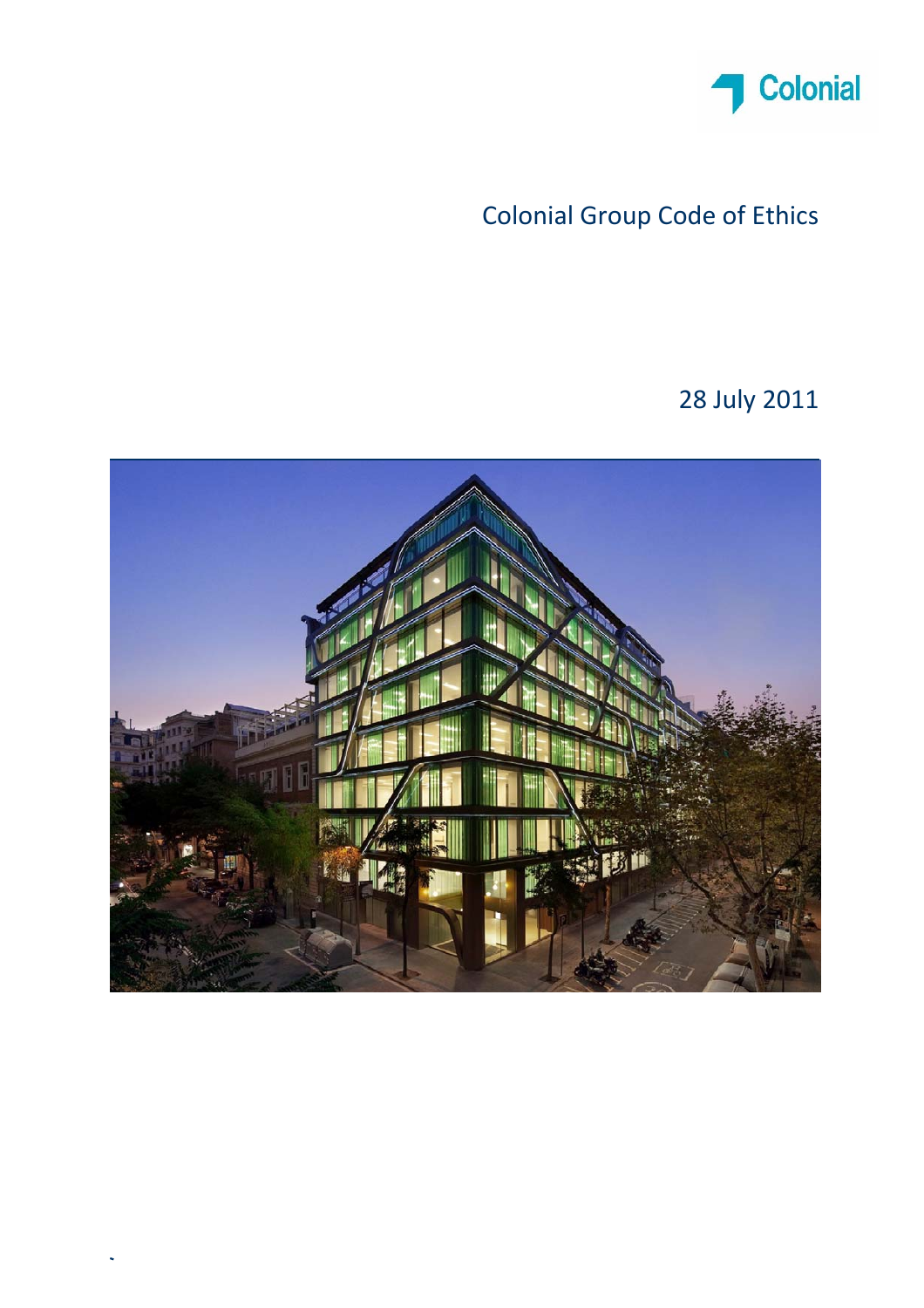### **Index**

- **1. OBJECTIVE**
- **2. SCOPE OF APPLICATION**
- **3. COLONIAL'S VISION AND VALUES**
- **4. OUR OPERATING PRINCIPLES**
	- **4.1. Adherence to laws in force**
	- **4.2. Professional integrity**
	- **4.3. Respect for the environment**
- **5. RELATIONS WITH AND BETWEEN THE GROUP'S PROFESSIONAL EMPLOYEES**
	- **5.1. Non‐discrimination and mutual respect**
	- **5.2. Equal opportunities**
	- **5.3. Reconciliation of personal life with employment**
	- **5.4. Right to privacy**
	- **5.5. Occupational safety and health**
- **6. COMMITMENTS TO THIRD PARTIES AND TO THE MARKET**
	- **6.1 Free competition**
	- **6.2 Management integrity**
	- **6.3. Relations with customers**
	- **6.4. Relations with contractors and suppliers**
	- **6.5. Relations with shareholders**
	- **6.6. Reserved and confidential information**
	- **6.7. Protection of corporate equity**
	- **6.8. Conflicts of interest**
	- **6.9. Neutrality**
	- **6.10. Social commitment**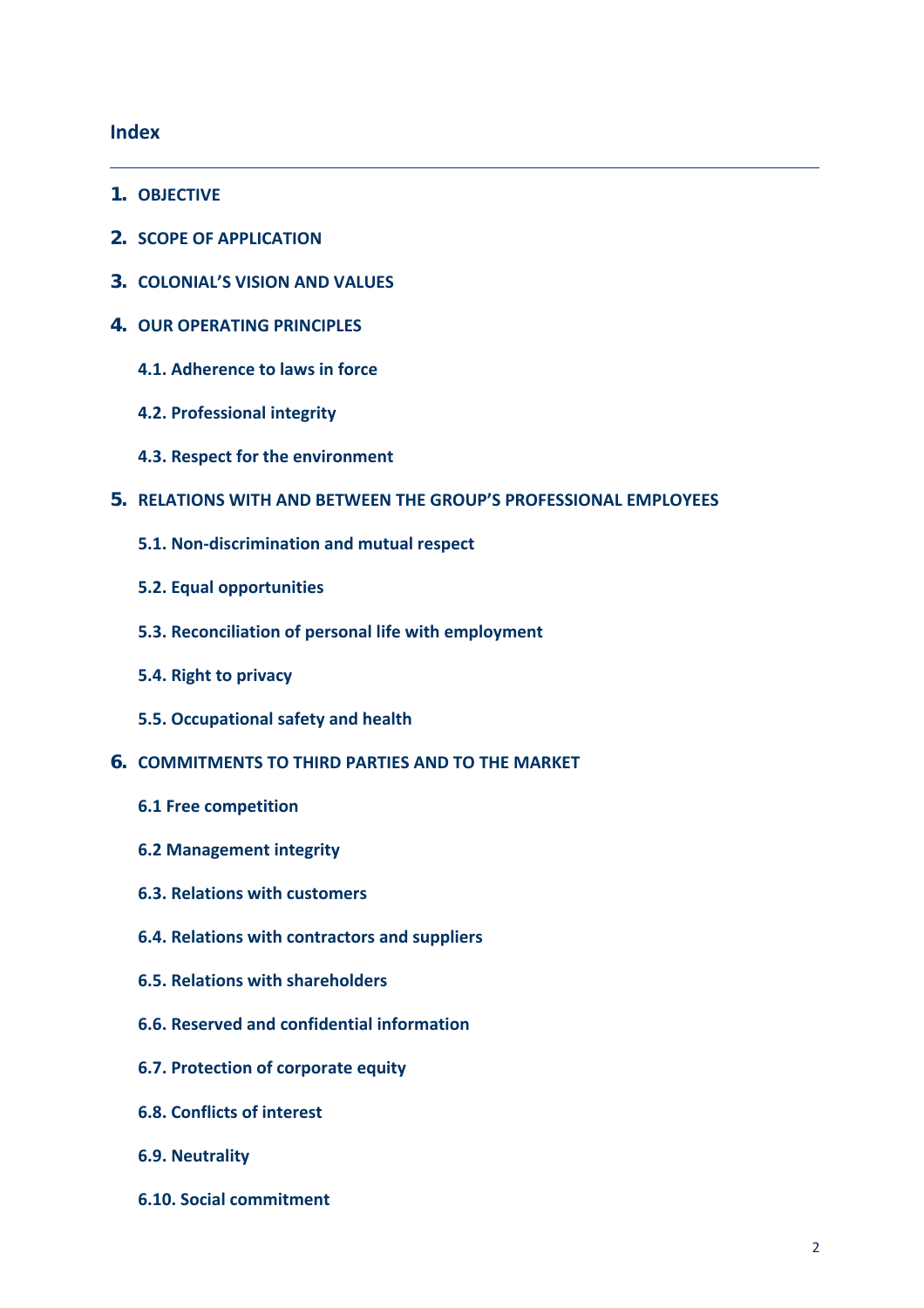### **6.11. External activities**

### **7. IMPLEMENTATION OF AND COMPLIANCE WITH THE CODE OF ETHICS**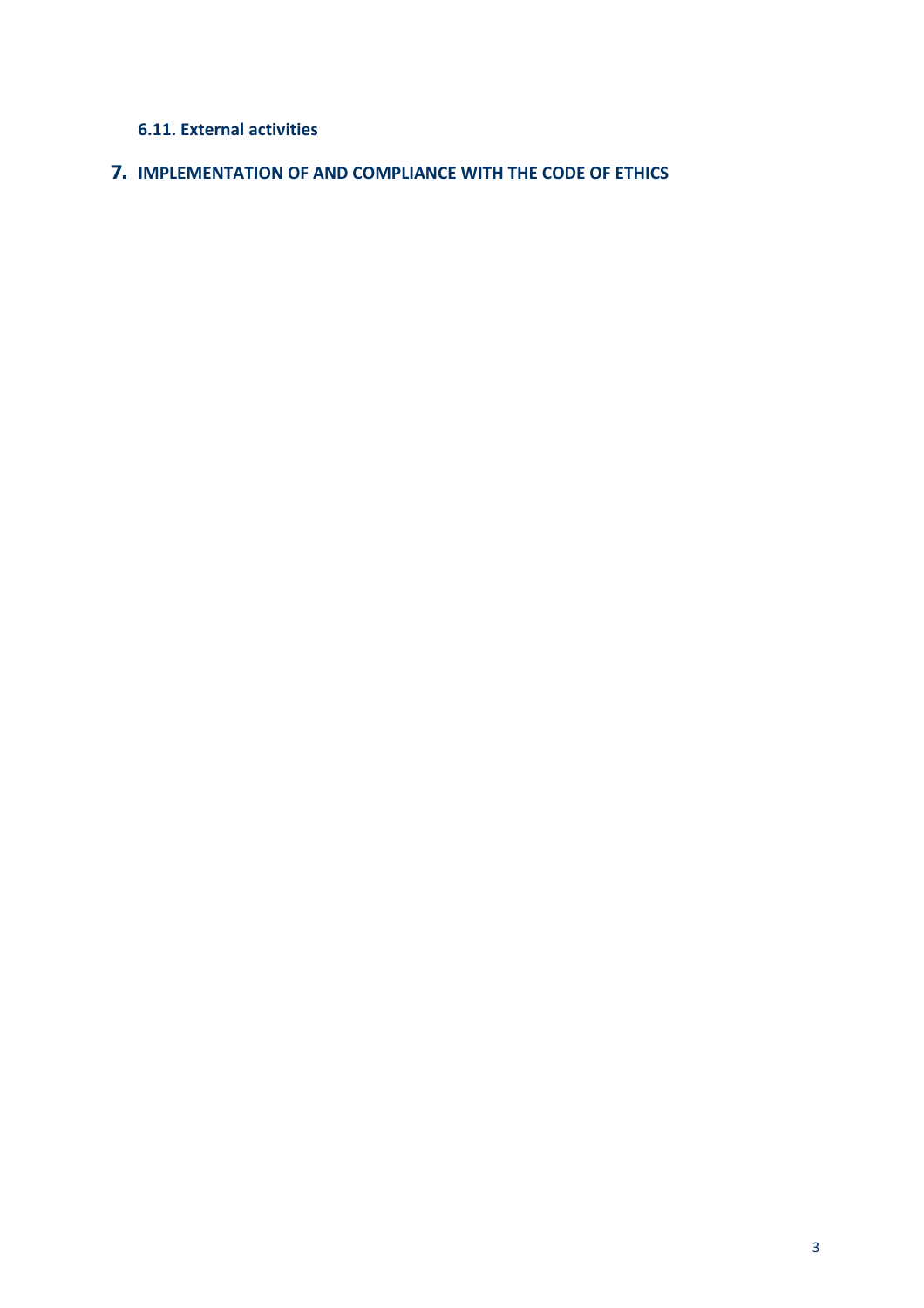### **1. Objective**

The Code of Ethics operated by Inmobiliaria Colonial, SOCIMI, S.A. ("Colonial" or "the Company") was approved pursuant to the good governance recommendations generally recognised in world markets and the principles of social responsibility accepted by the Company, and it constitutes a benchmark to be observed by Colonial and by the companies forming part of its Group ("the Group" or the "Colonial Group").

Forming part of the Colonial Group entails an undertaking to respect and exercise due care with our brand in all its formats, and any values we are able to transmit in our daily business through our conduct. This will secure the trust of our customers, shareholders, employees, suppliers and society at large.

The Code of Ethics sets out Colonial's commitment to the principles of corporate ethics and transparency, and establishes a series of basic principles to which Colonial's personnel, partners and suppliers must adhere at all times, as the action taken by them may affect Colonial's reputation.

The Code of Ethics forms part of the rules of Corporate Governance at the Company, which will avail itself of the measures it deems most effective to ensure it is observed and implemented in order to maintain the excellence of the Colonial brand.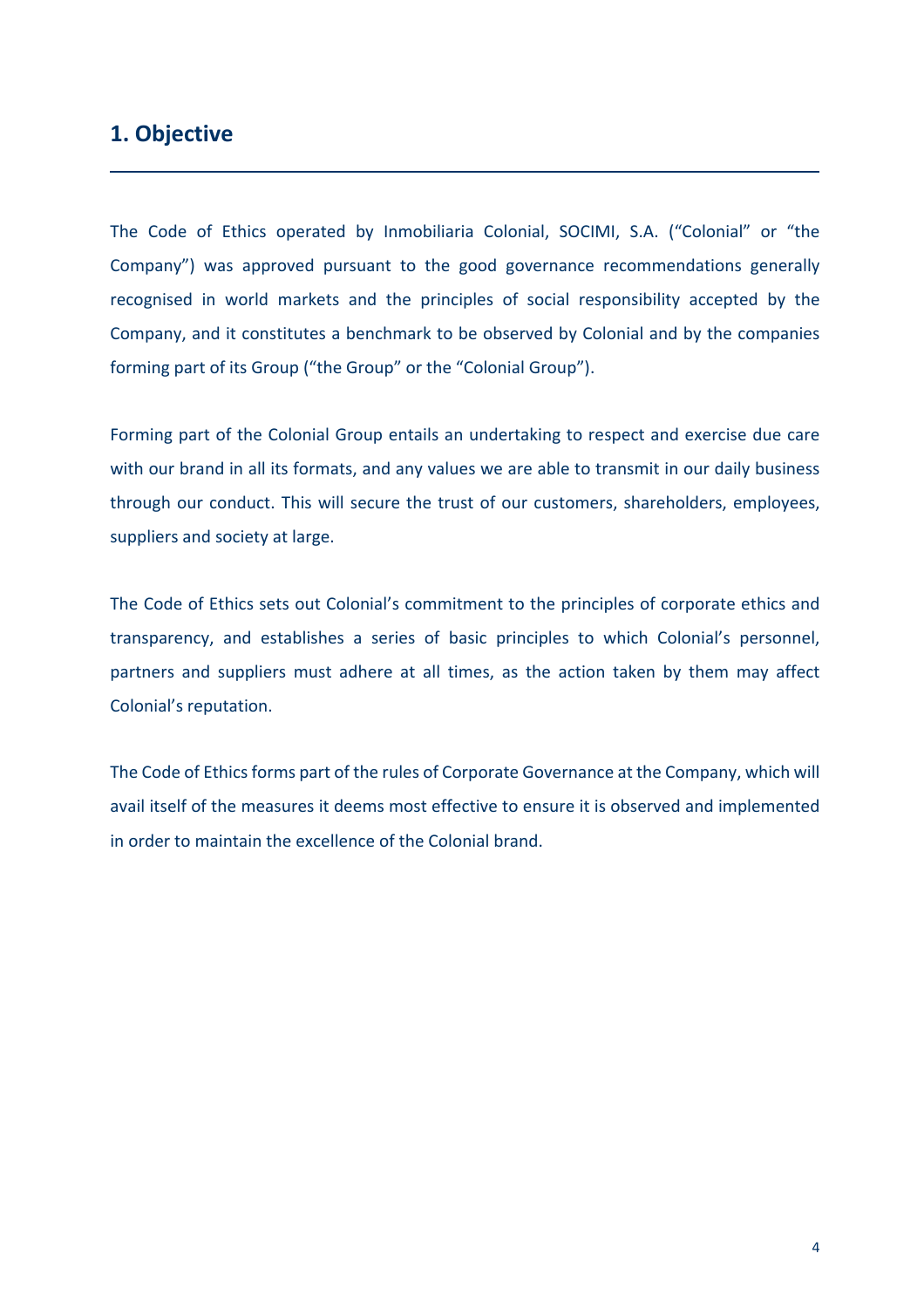Application of this Code of Ethics is binding on the following persons and bodies:

- Members of the Board of Directors of Inmobiliaria Colonial, SOCIMI, S.A.
- Members of the Management Committee of Inmobiliaria Colonial, SOCIMI,S.A.
- **Personnel of the Colonial Group, irrespective of their position in the hierarchy and their** geographic or functional location. This Code of Ethics, however, will not apply to subsidiaries admitted for trading on an official foreign secondary market, to which the rules of Corporate Governance in the country in which they are admitted for trading will apply.
- **Personnel at other companies and organisations linked to Colonial or any of the** companies forming part of its group through a relationship of control, or when Colonial is responsible for their management in any other capacity.
- Any personnel acting as representatives of the Group in companies and organisations unrelated to the Group will adhere to the Code of Ethics in the exercise of their functions, provided this is not incompatible with the regulations of the company or organisation at which they act as representatives of the Group. At companies and organisations where the Group, although it does not hold a majority stake, is responsible for management, any personnel representing the Group will strive to apply the vision, the values and the rules of conduct established in this Code of Ethics.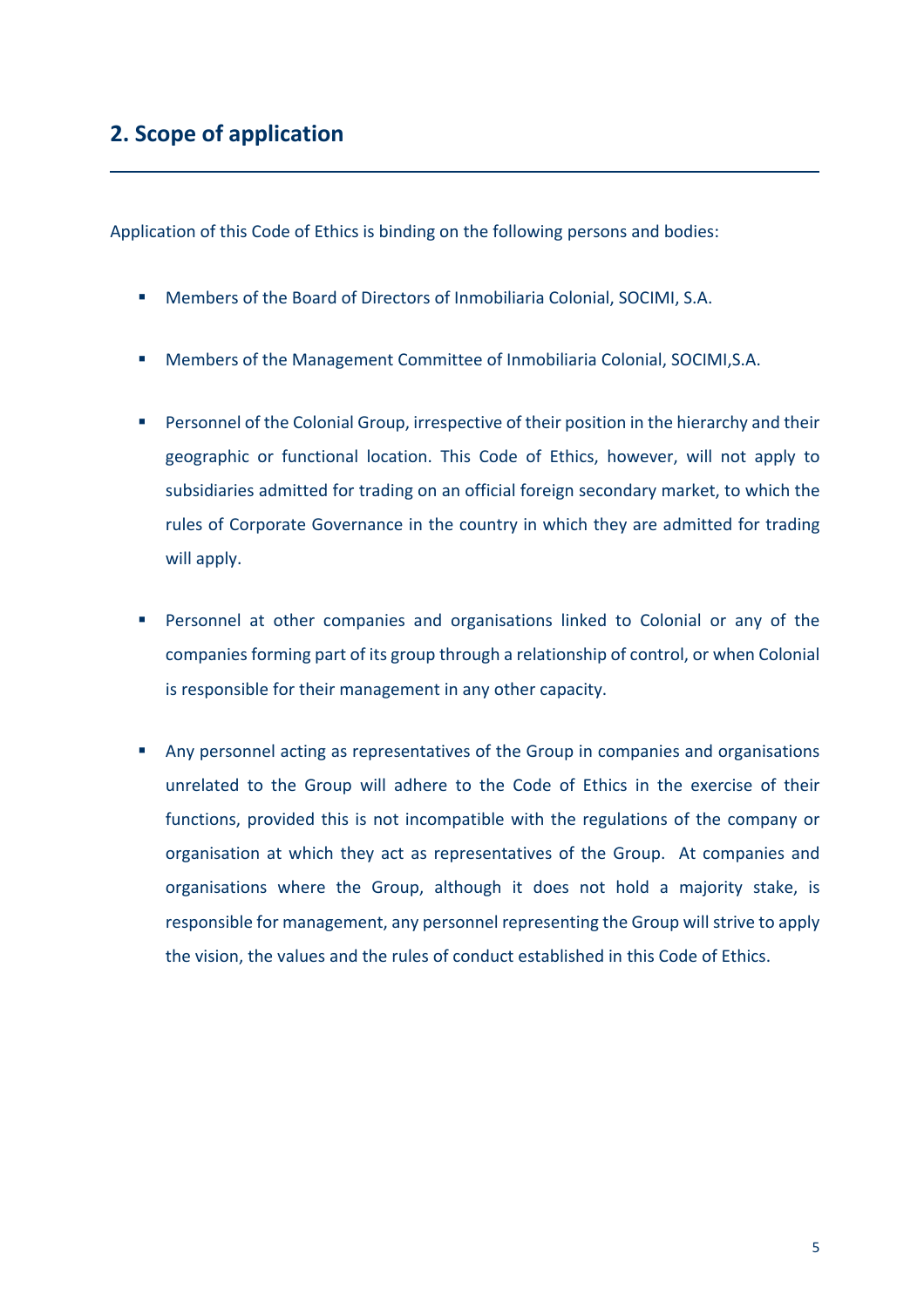The **Company vision**, which is fully applicable to the Group, is described as follows:

"We *pursue the creation of long‐term value for our shareholders and the consolidation of Inmobiliaria Colonial, SOCIMI, S.A. as outright leader of the European property sector, with a firm, unswerving commitment to the welfare and development of employees, customers, shareholders, global partners and all areas of society".*

From its beginnings Colonial has demonstrated its commitment to a number of values as the company's watchwords:

**Ethics and corporate responsibility:** Colonial is committed to the good governance recommendations generally recognised in world markets, the principles of business ethics and transparency in all areas of operation.

Colonial pursues its corporate interest, defined as the common interest of all shareholders of an independent corporation carrying out its corporate purpose, pursuant to the provisions of current legislation and the rules of Corporate Governance. The foregoing must not prevent consideration of other legitimate public or private interests relating to any business activity.

Colonial takes on board the reality of the regions in which it operates, and perceives the future of its sector.

Responsible patterns of behaviour by all those forming part of the Company constitute inalienable guidelines laying down the most solid features of its personality.

- **Economic results:** Colonial's commitment to growth and profitability targets marks out the path to guarantee business success and meet the demands and expectations of all Company stakeholders at the present time and in the years ahead.
- **Communion with the environment and with employees:** Colonial strives to establish solid permanent links with its stakeholders, thereby forging a sense of belonging to a leading company and business project. Colonial wishes to avail itself of permanent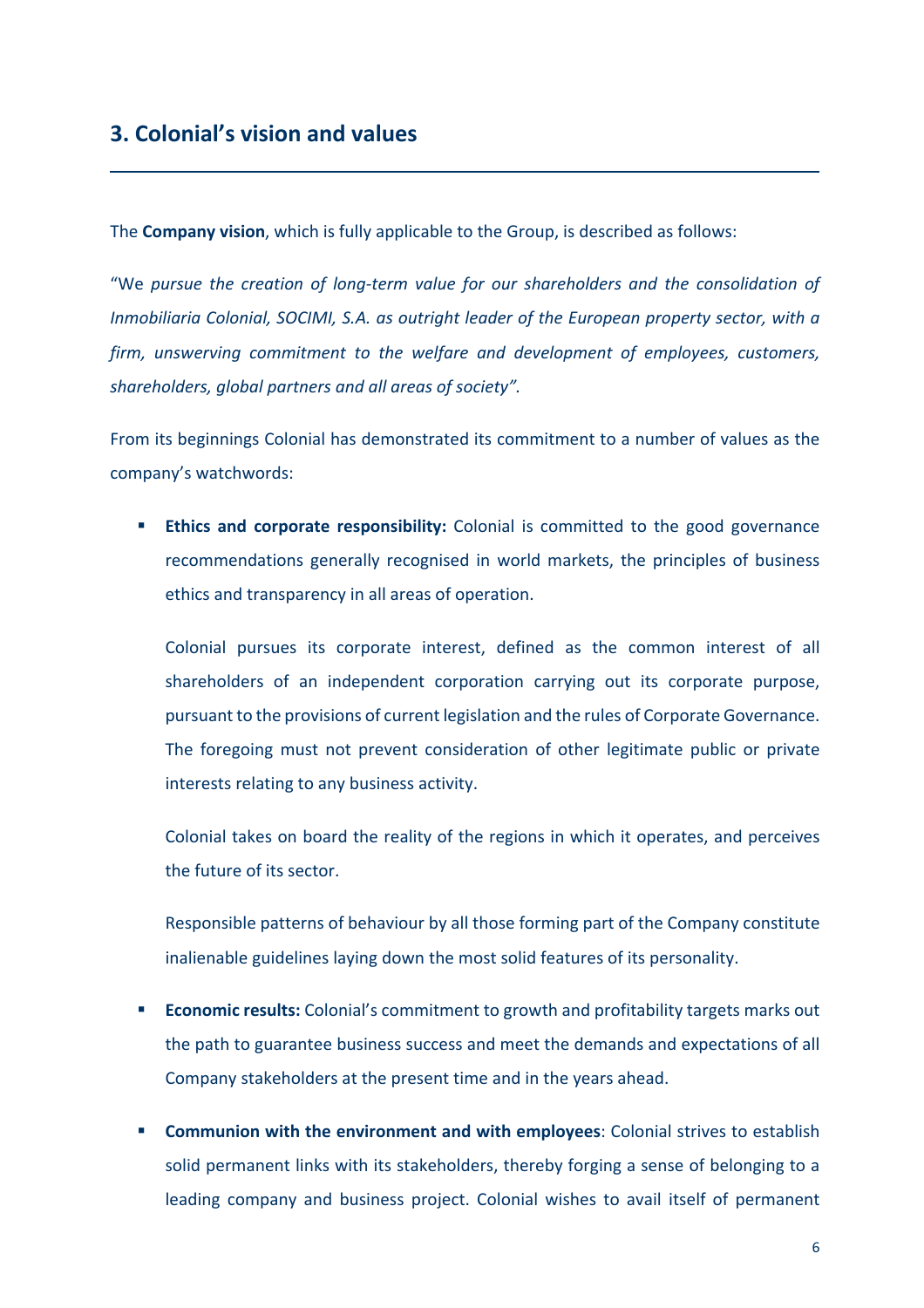social dialogue to enable it to generate confidence among all parties directly and indirectly related to the company.

Colonial wishes to attract and retain experienced personnel with the best technical knowledge, in a dynamic and creative format, demonstrating the enrichment of our diversity; it is eager to gain an insight into the needs and expectations of customers, in a bid to continually boost their satisfaction and loyalty.

Colonial's declared commitments go beyond a mere declaration of intent - they are implemented in its day-to-day business, they form part of the Group's daily management in all areas of activity, and are the best way of achieving the main objective of creating value for shareholders and its other stakeholders.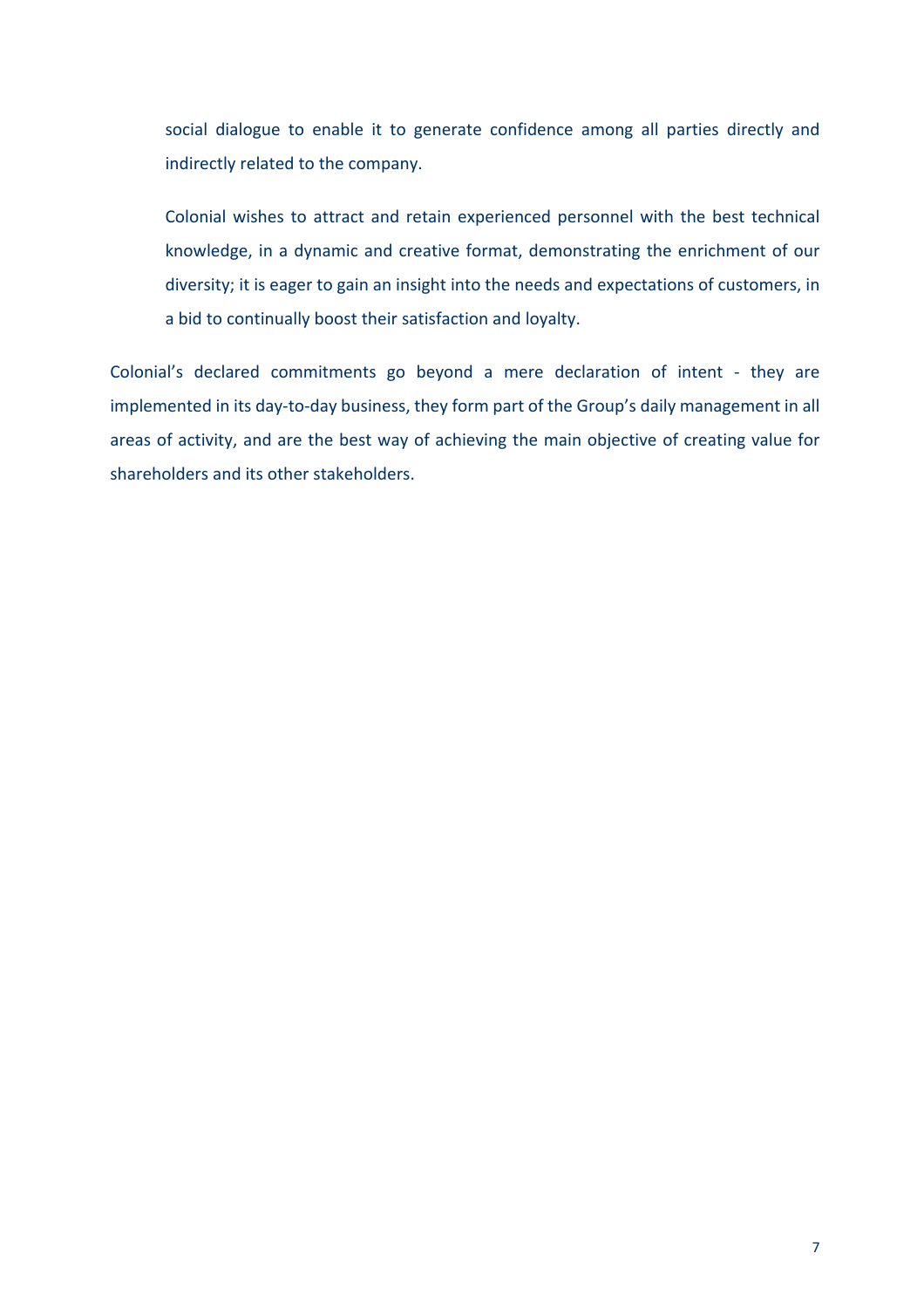### **4.1. Adherence to laws in force**

Colonial carries out its business and professional activities in accordance with the legislation in force at each of the locations in which it operates. Likewise, as a listed company it acts in accordance with the requirements established by the governing bodies of the official stock markets on which it is listed, and adapts its conduct to the parameters set by them.

Colonial respects and adheres to judicial and/or administrative rulings, notwithstanding its right to submit appeals to any bodies it may deem appropriate against such decisions or rulings when it considers they are not in accordance with the law or contrary to its interests. The commitments and obligations undertaken by Colonial in its contractual relations with third parties are also adhered to in full, as are the customs and good practices of countries in which it operates.

In the exercise of its functions, Colonial's executives must be, and is, familiar with the laws and regulations affecting its various areas of activity, and it ensures that personnel reporting to it receive the proper information and training to enable them to understand and comply with the legal and regulatory obligations applicable to their job functions.

### **4.2. Professional excellence and integrity**

In the exercise of their professional business functions, Colonial and its employees continuously strive to secure professional excellence. Pursuant to this level of excellence in its areas of activity, Colonial acts with integrity, shunning any kind of corruption and operating in accordance with the circumstances and needs of all parties with which it conducts its business.

Colonial fosters acknowledgment of and respect for patterns of behaviour among its staff, in accordance with the principles established in this Code of Ethics.

#### **4.3. Respect for the environment**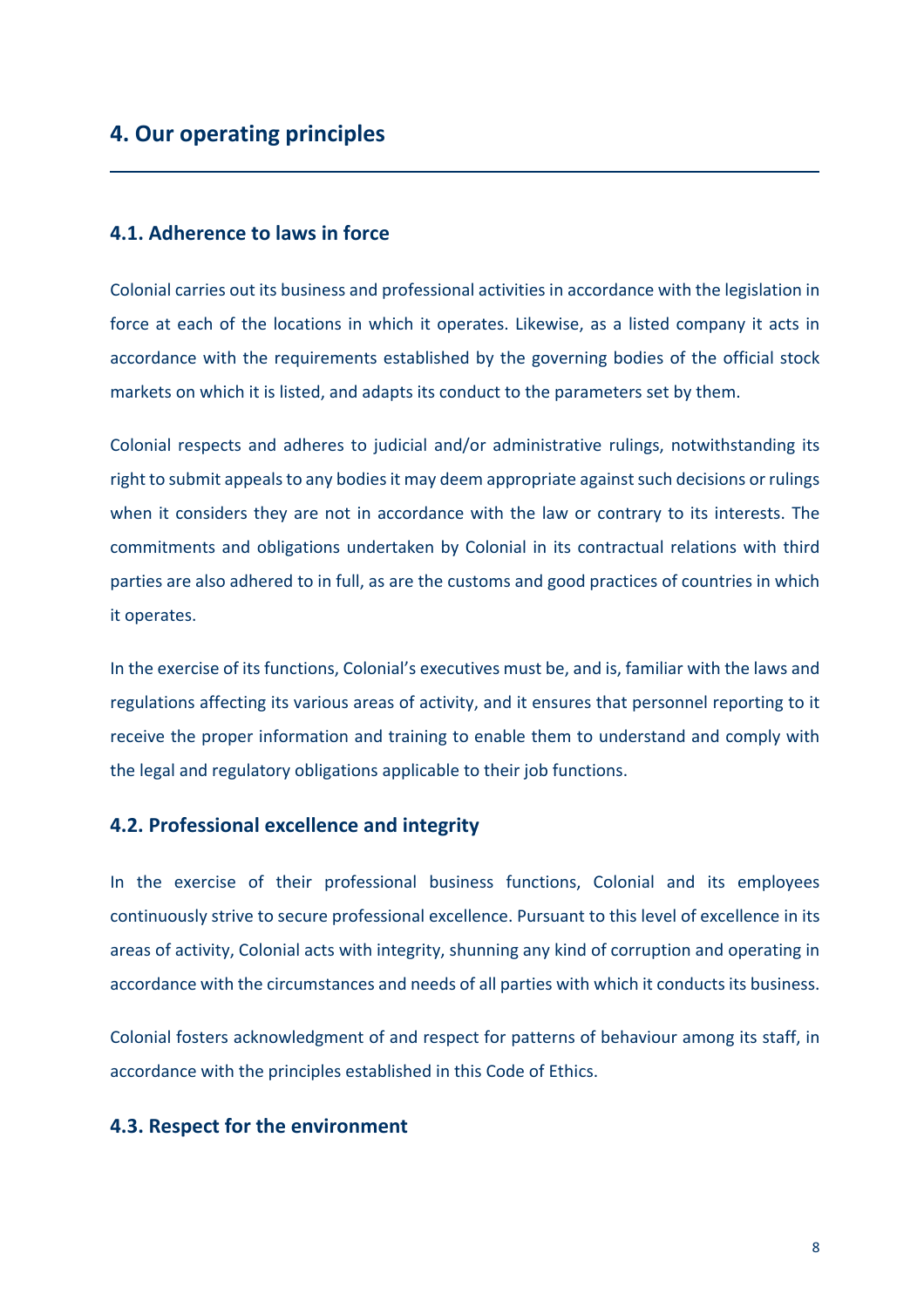Colonial has undertaken a commitment of the greatest respect for the environment in its operations, and strives to minimise any adverse effects which these may cause. It establishes best practices and takes steps to provide employees with the necessary training to protect the environment. Colonial helps preserve natural resources and areas of interest in terms of ecology, natural beauty, science or culture.

 Colonial is committed to strict compliance with any environmental legislation applicable, it will transmit these principles in its relations with contractors, suppliers or external partners, and will also require compliance with them.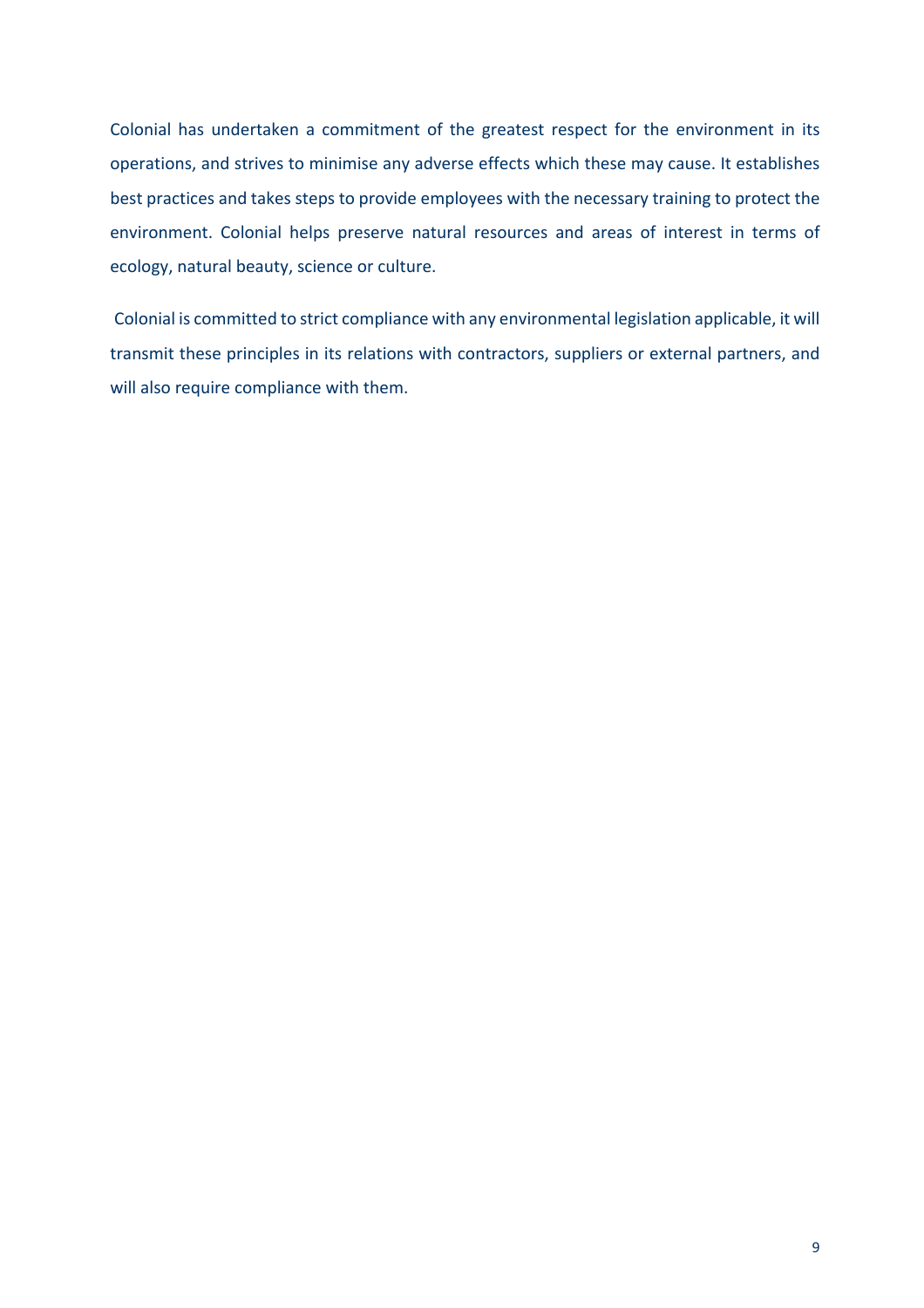# **5. Relations with and between the group's professional employees**

Colonial's relations with its employees and their relations with each other are based on the following commitments:

### **5.1. Non‐discrimination, mutual respect and equal treatment**

Colonial is committed to keeping its working environment free of any kind of discrimination for reasons relating to gender, race, sexual orientation, religious beliefs, political opinions, nationality, social origins, disabilities or any other personal, physical or social characteristics of its professional staff.

Colonial strives towards equal treatment for men and women in terms of access to employment, training and promotion of professional personnel, working conditions, access to goods and services and supply.

Colonial's professional staff will be treated fairly and respectfully by the Company, and by other employees and colleagues. Likewise, relations between Colonial's employees and other partner companies are based on the aforementioned criteria, on professional respect and mutual cooperation.

Colonial strictly forbids any manifestations of violence, abuse of authority and any kind of physical, psychological or moral harassment, and any other behaviour which could generate an intimidating, offensive or hostile environment for human beings.

### **5.2. Equal opportunities**

All Colonial employees have the same opportunities to develop their professional careers. Colonial is committed to establishing an effective policy of equal opportunities to enable its employees to carry out their professional functions on the basis of their own merits. Promotion decisions are always based on objective circumstances and assessments. Colonial is also committed to maintaining a policy of investment in learning processes and personal and professional training for its employees. Colonial's employees adhere to the equal opportunities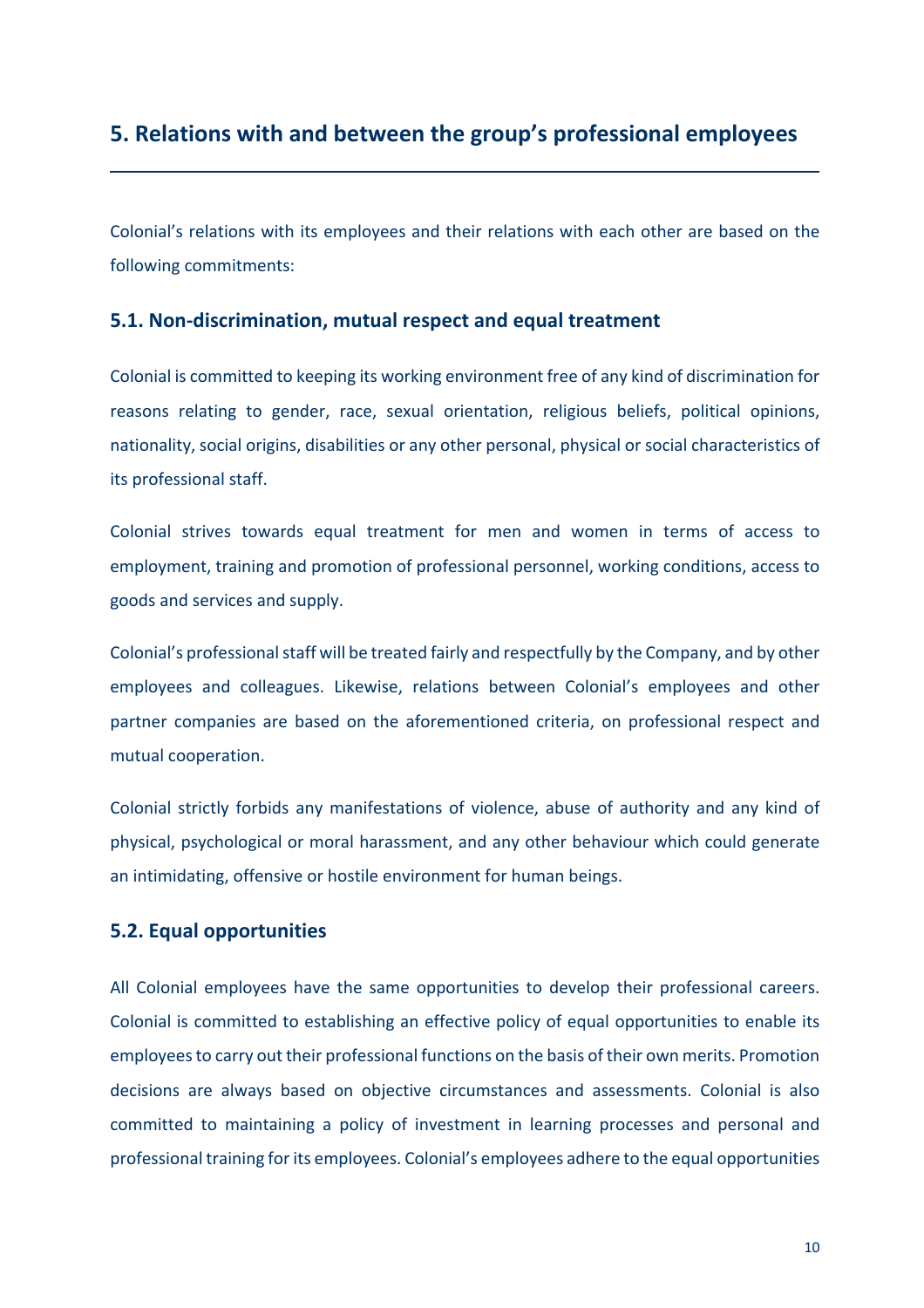policy in their professional activities, and foster personal and professional development among their number.

### **5.3. Reconciliation of personal life with employment**

Colonial respects its employees' personal and family life and understands the importance of a balance between family life and professional life for comprehensive development, and to this end it encourages measures and takes action to help its employees secure such a balance.

### **5.4. Right to privacy**

Colonial protects its employees' right to privacy in all its manifestations, particularly concerning personal data, medical information and economic information.

Colonial has respect for personal communications by its staff via Internet and other communication media. Colonial's employees undertake to be responsible in their use of communication media, IT systems and, in general, any other means the Company may have provided for them.

All items of IT equipment belonging to the company such as personal computers, e-mail, temporary files, Internet access etc. are considered work tools, and must be used exclusively for professional purposes. However, minimum reasonable use of these tools for personal purposes is permitted, and employees are aware that Colonial will take the necessary measures to control and/or monitor the work tools, using different mechanisms and/or means, in order to ensure they are used in a proper and professional manner. If this is not the case, Colonial may take appropriate measures to apply penalties to its employees, who may also be dismissed.

Colonial undertakes to only request and make use of employee data that are necessary for proper management of its business, or are required by the regulations applicable. Colonial also takes any measures necessary to guarantee the confidentiality of personal data, and to ensure that the confidentiality of data transmitted, when this is necessary for reasons relating to business, is in accordance with the legislation in force. Under no circumstances may the personal data of employees be processed for purposes other than those legally or contractually stipulated.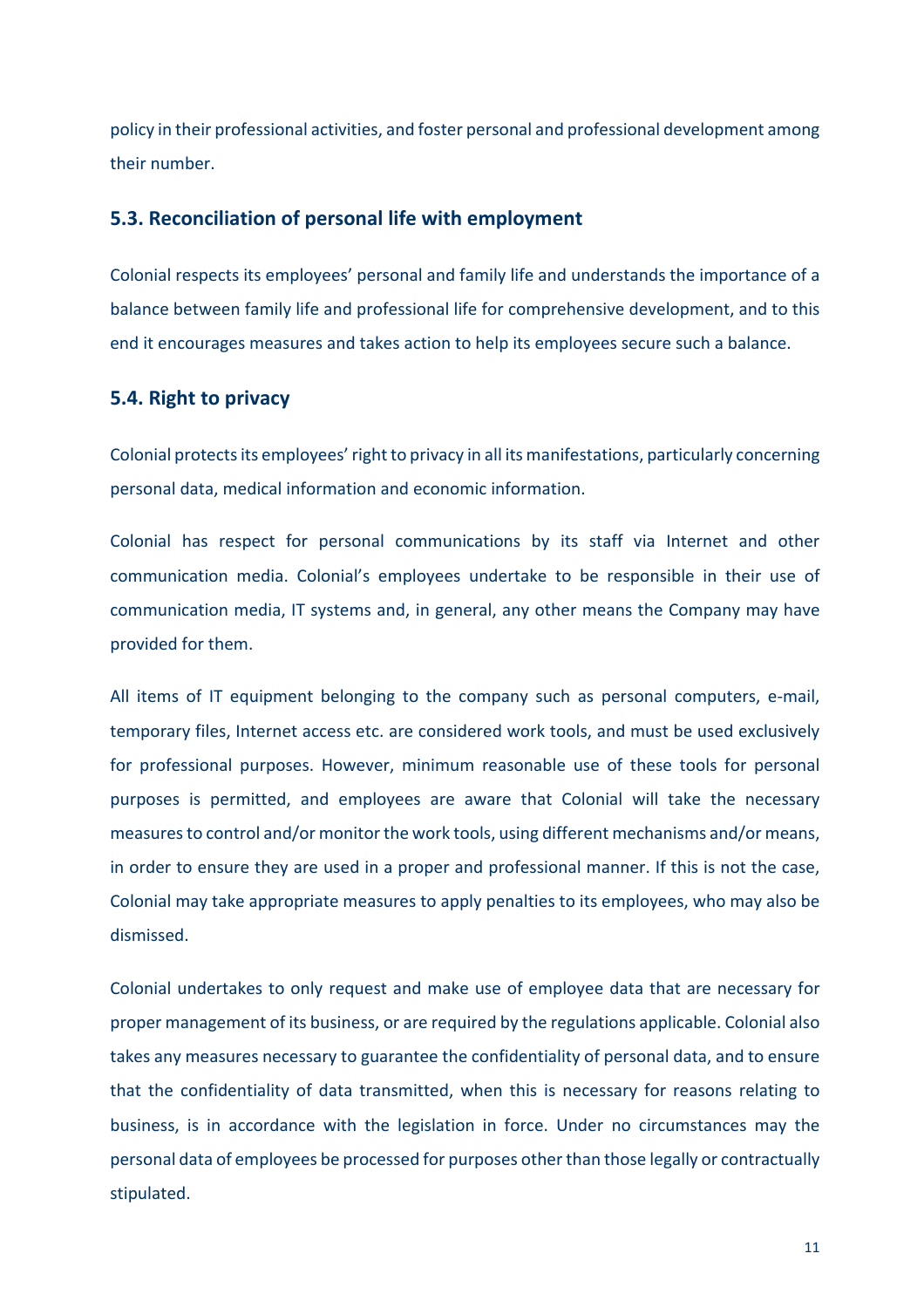Any employees who, for reasons relating to the exercise of their professional functions, have access to the data of other employees, respect and support the confidentiality of this information, and make responsible professional use of such information.

### **5.5. Occupational safety and health**

Colonial provides its employees with a safe, stable working environment, and is committed to permanently updating measures to prevent occupational hazards, and to complying with the regulations applicable to such issues at all locations in which it carries out its professional activities.

Colonial also supports and encourages the adoption of measures to prevent occupational hazards and compliance with current regulations in relation to safety and health by its suppliers, contractors and, in general, partner companies.

All Colonial employees are responsible for strict compliance with safety and health regulations. They must also make responsible use of any equipment furnished to them when carrying out high-risk activities, disseminate knowledge among their colleagues and subordinates, and foster compliance with practices to prevent hazards.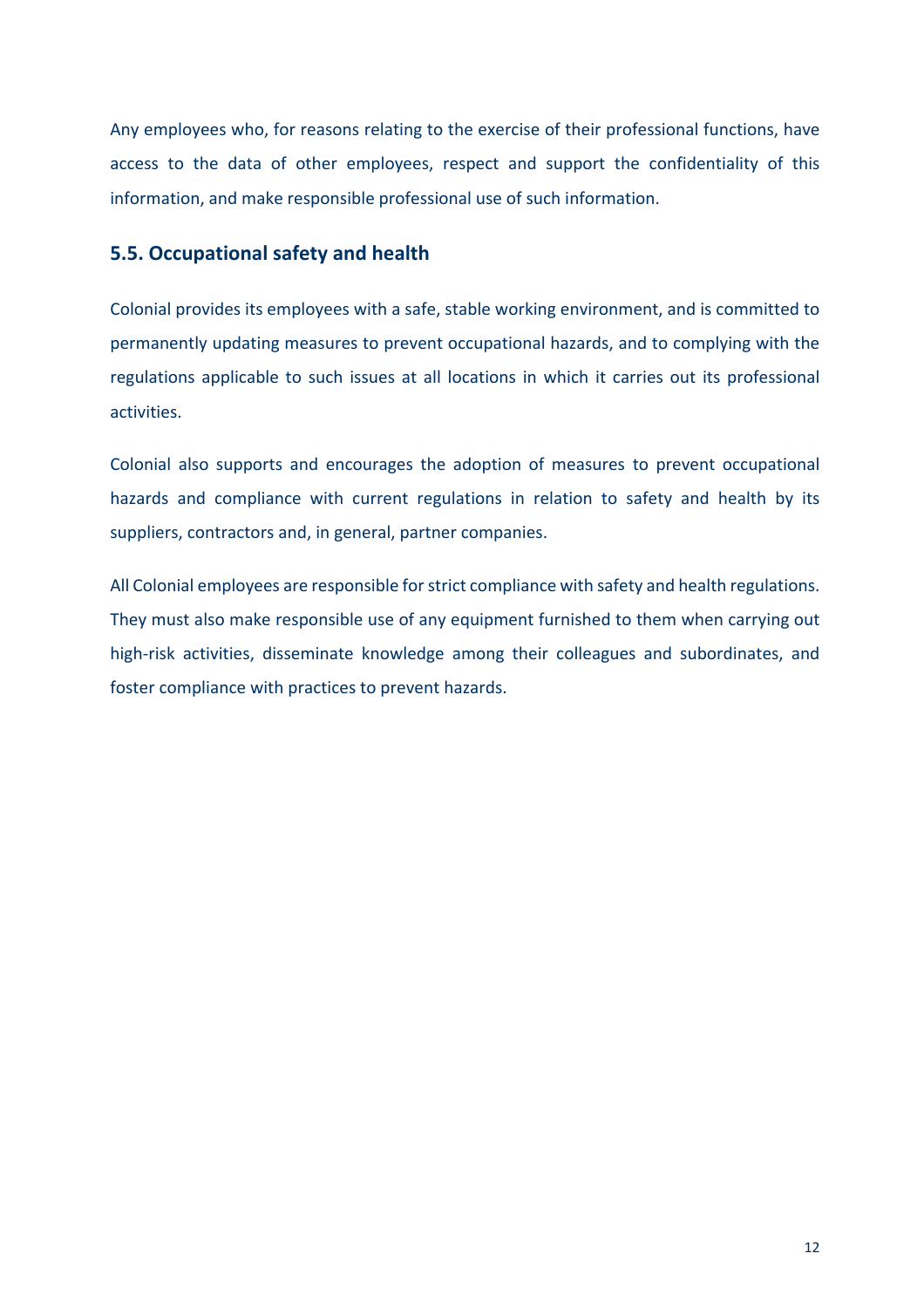### **6. Commitments to third parties and to the market**

Colonial and its employees base their relations with customers, suppliers, competitors and partners, shareholders, investors and other market players on the principles of integrity, professionalism and transparency.

### **6.1 Free competition**

Colonial is committed to competing in markets fairly in accordance with the anti‐trust laws applicable in any countries in which it carries out its business. It will not engage in any misleading or disparaging publicity concerning its competitors or third parties.

### **6.2 Management integrity**

Colonial rejects bribes to authorities and civil servants, and does not permit its employees to give to or receive from third parties unwarranted payments of any kind, or gifts, presents or favours which are not standard market practice or which, in view of their value, characteristics or circumstances, could reasonably alter the course of any commercial, administrative or professional relations of group companies.

### **6.3. Relations with customers**

Colonial takes action to offer the best possible quality standards, constantly striving for excellence in the provision of its services.

Colonial's watchwords in its precontractual or contractual relations with customers are simplicity and clarity, and in any case it applies the rules of transparency, information and protection of customers.

Colonial is guided by an effort to keep ahead of its customers' needs for the purpose of providing the market with superior products and services which are better suited to the requirements. To do so, Colonial provides its professional staff with the necessary means to implement the most appropriate quality management systems at any given time.

### **6.4. Relations with contractors and suppliers**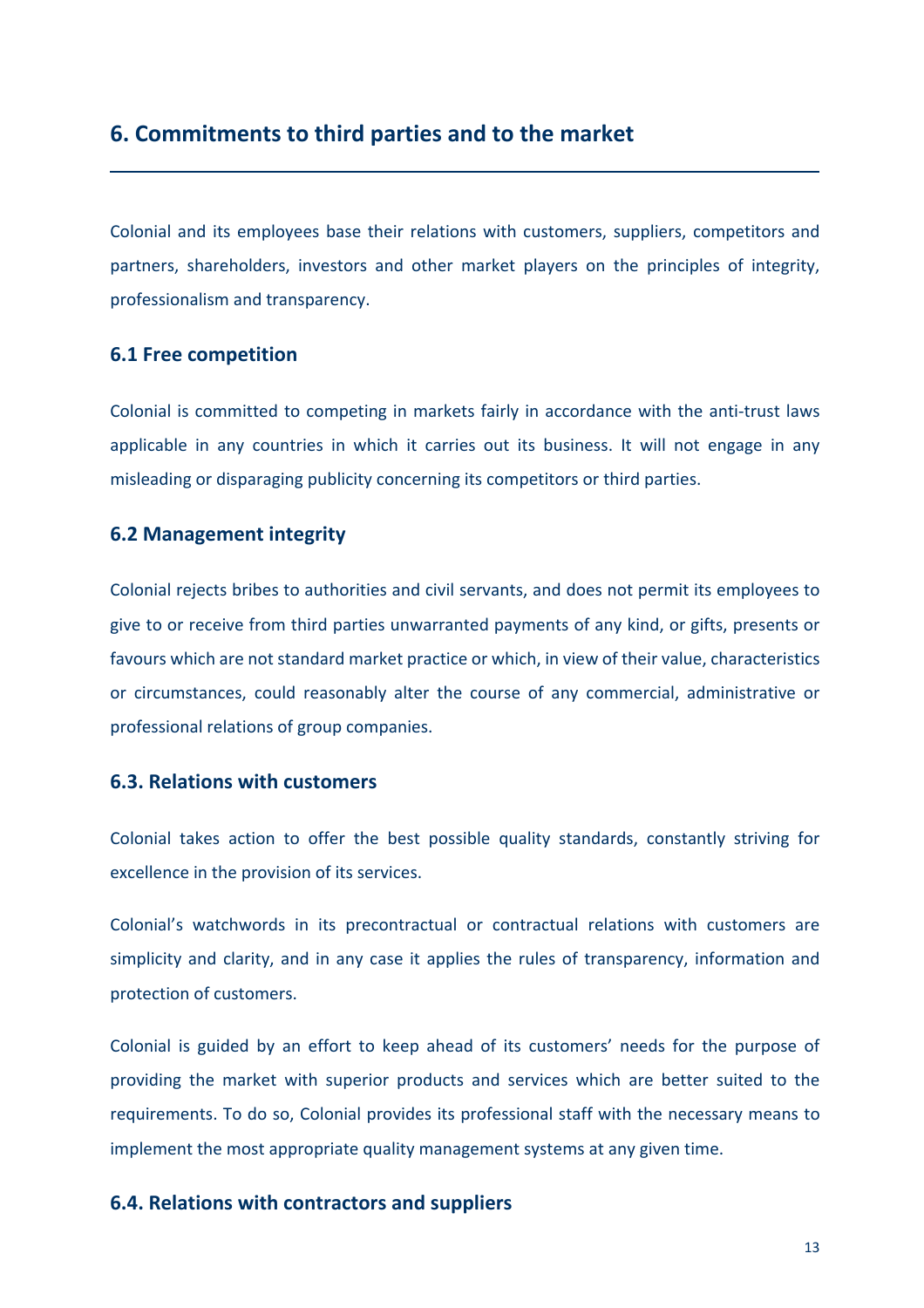Colonial considers that its contractors, suppliers and, in general, its partner companies, are essential to enable the company to achieve its objectives, and thus it strives to match processes for their selection to objective impartial criteria, and avoids any conflicts of interest or favouritism in the selection process.

Colonial is committed to putting its principles into practice in its relations with partner companies, and to working proactively to convey its values and operating principles, as set out in this Code of Ethics. Colonial supports and incentivises cooperation with suppliers and contractors accrediting social, environmental and ethical standards that match its own standards.

### **6.5. Relations with shareholders**

Colonial's guiding principle for its corporate behaviour with shareholders, investors, analysts and the market in general is to convey truthful, complete information which expresses a true and fair view of the Company and the Group, its corporate activities and its business strategies.

Information is always disclosed in accordance with regulations and within the timeframes established by prevailing legislation at any given time. Colonial's corporate action and strategic decisions focus on creating value for its shareholders, transparency in management, the adoption of best corporate governance practices at its companies, and strict observance of the regulations prevailing at any given time.

### **6.6. Reserved and confidential information**

In general, any information which has not been made public and is the property of Colonial is considered reserved and confidential information, and it may not be disclosed to third parties unless enforced by legal, administrative or judicial duties.

Colonial and all its personnel furnish sufficient security measures and apply the procedures established to protect reserved and confidential information against any internal or external risk of unauthorised access, manipulation or destruction, either intentional or accidental. In this regard, the Group's professional employees keep the contents of their work confidential in their relations with third parties, and do not disclose or make use of reserved and confidential information for their own purposes.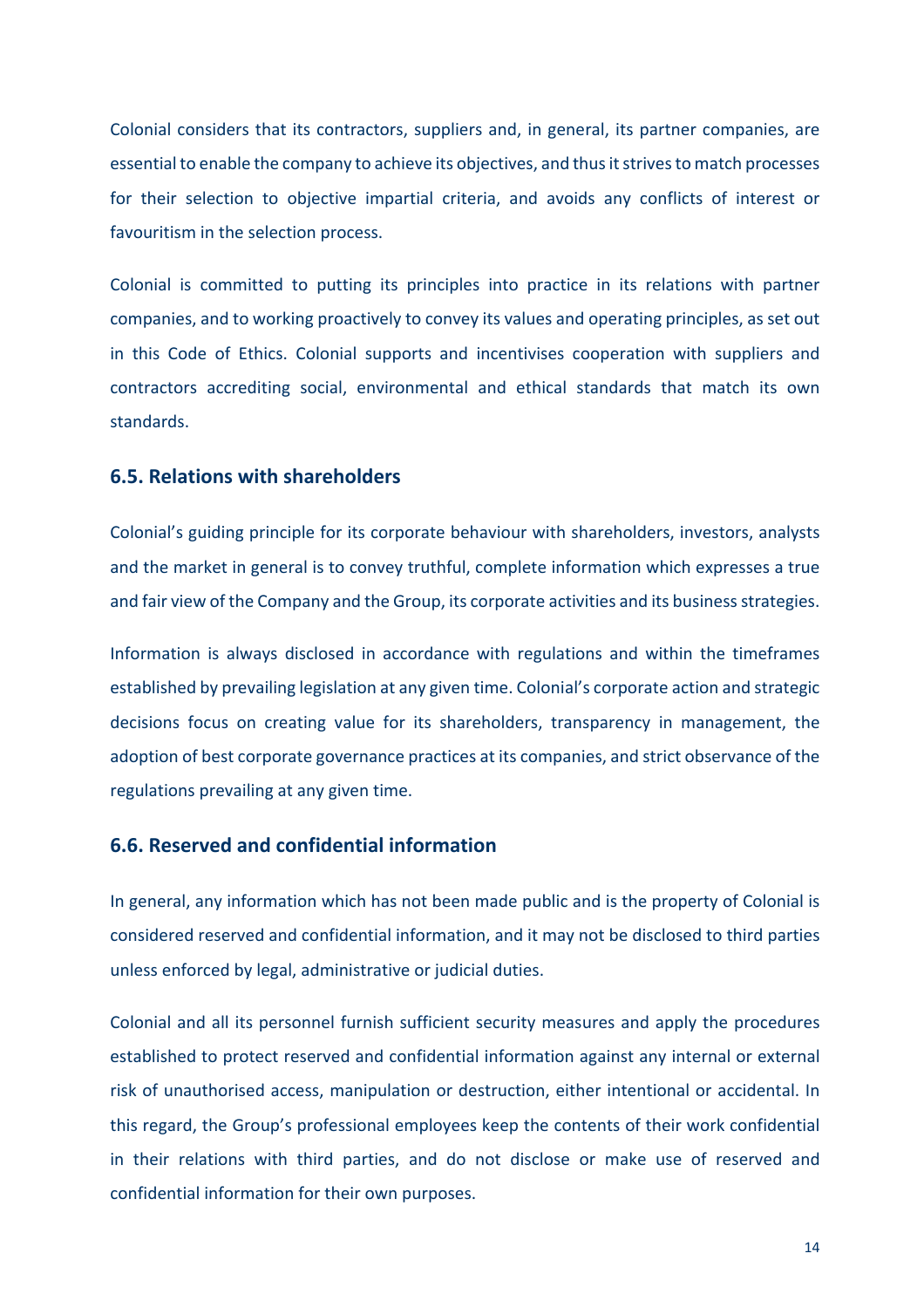Any reasonable indications of leakages of reserved and confidential information must be directly reported to the Regulatory Compliance Unit by those who become aware of this circumstance.

In the event of curtailment of employment or professional relations, staff return any reserved and confidential information to Colonial, including any documents and media or devices used for storage purposes, and the information stored on their computer terminals, and employees' duty of confidentiality remains in place in any case.

Likewise, with regard to data protection, Colonial guarantees third parties concerned the right to consult and request that their data be altered or rectified when the need arises. In the exercise of their professional functions, Colonial employees keep data confidential in the terms expressed above, and refrain from any inappropriate use of such information.

### **6.7. Protection of corporate equity**

At all times Colonial and its employees strive to secure the best possible protection for all goods and rights constituting the group companies' equity and to keep confidential any information concerning them, which may only be used in connection with the activities of the company. Employees are responsible for protecting any resources belonging to Colonial that have been entrusted to them, and for protecting them against any loss, damage, theft or illegal or dishonest usage.

### **6.8. Conflicts of interest**

Conflicts of interest are defined as situations involving a clash between the personal interests of staff and the interests of Colonial.

Professional decisions must be based on the best possible defence of the interests of the Group, and thus Colonial staff must avoid any situations which entail a conflict between their personal interests and those of the Company, and must refrain from representing the Company or taking action or influencing any decisions in which, directly or indirectly, they or any third parties related to them through significant economic, family or professional ties have a personal interest.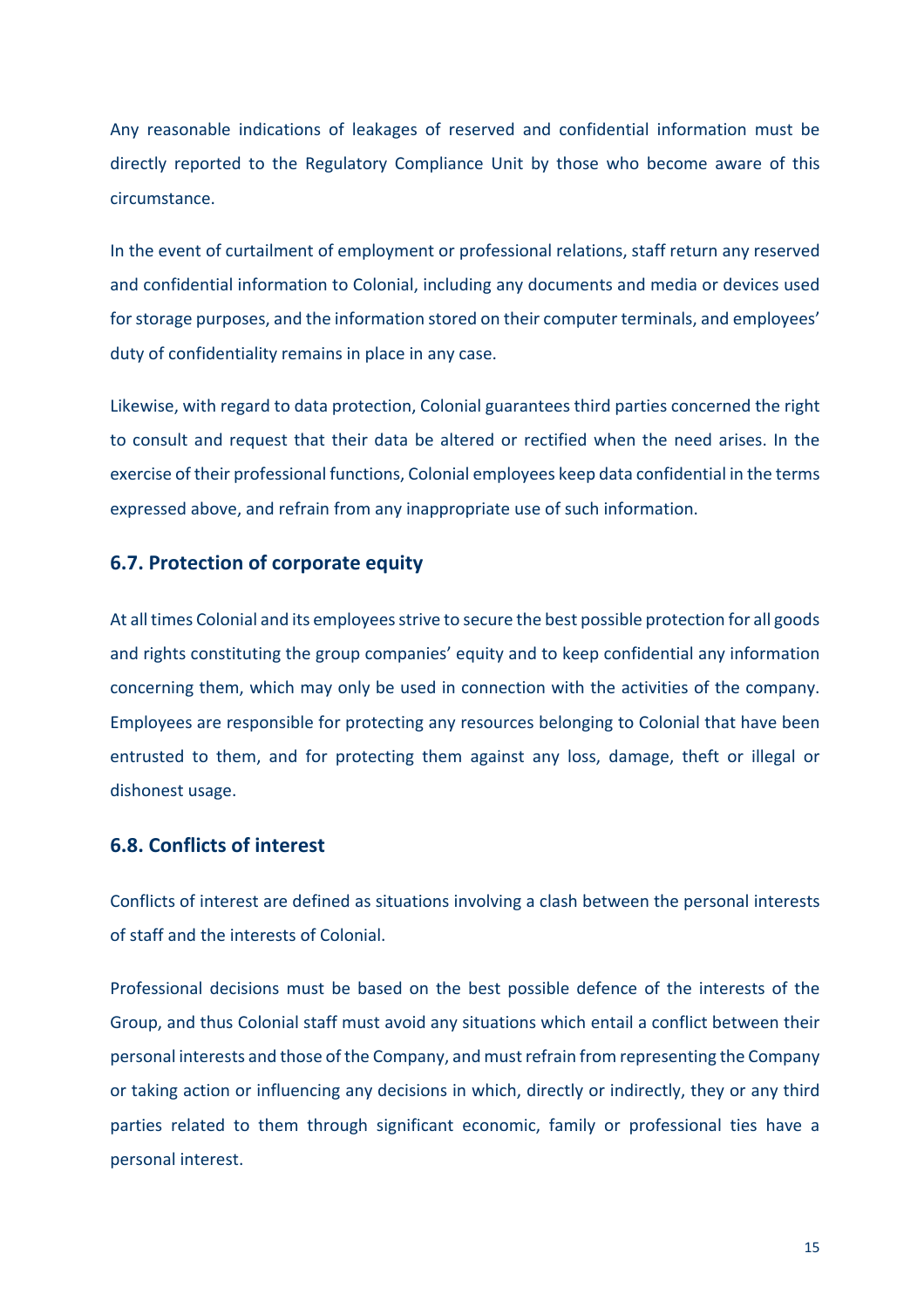Any employees in a situation of conflict are obliged to report this circumstance to the Regulatory Compliance Unit, which will produce and administer the register used for this type of incident.

Under no circumstances may any operations or activities be carried out within the Group that entail or may entail a conflict of interest, unless they have been authorised in writing beforehand by the Regulatory Compliance Unit.

### **6.9. Neutrality**

Colonial operates its business model with no interference or involvement in the political processes of countries in which its conducts its business. Any relationships between Colonial and governments, authorities, institutions and political parties are based on the principles of political neutrality and legality.

### **6.10. Social commitment**

Colonial is committed to socially responsible conduct, complying with the laws of countries in which it operates, and in particular it undertakes its responsibility to show respect for cultural diversity and the customs and principles of the persons and communities affected by its activities.

### **6.11. External activities**

Colonial acknowledges the right of its employees to exercise freedom of expression and of political opinion and, in general, their right to take part in public life, provided this does not interfere with their activities at the Company and is carried out in such a way that it does not lead an external observer to associate Colonial with any specific political option.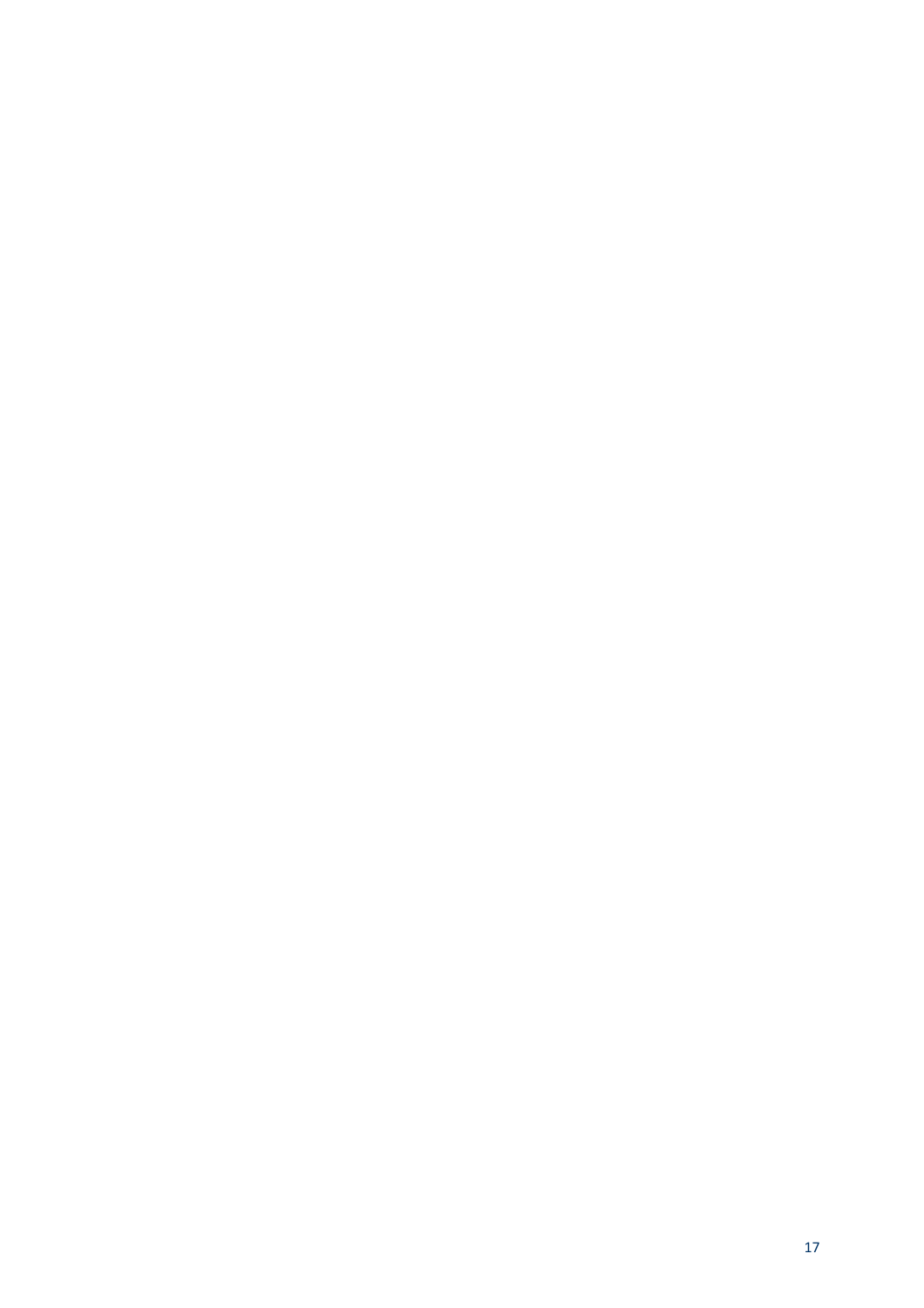# **7. Implementation of and compliance with the Code of Ethics**

This Code of Ethics establishes the principles and commitments of business ethics which Colonial and its employees must adhere to and observe in the exercise of their functions.

**Distribution and assessment.**  Colonial's Regulatory Compliance Unit is responsible for the internal and external distribution of the Code of Ethics.

The Code of Ethics will be distributed to Group employees to make them aware of its contents.

- The Audit and Control Committee will conduct an assessment and draw up an annual report on its level of compliance, and will send the report to the governance bodies concerned.
- **Disciplinary system.** Colonial will take the necessary measures for proper application of the Code of Ethics. No one, regardless of their status or position, is authorised to issue a request to a member of staff to take action contrary to the stipulations of this Code of Ethics. Likewise, no Company employee may lay claim to an order from a hierarchical superior to justify any improper conduct.

In the event of any reasonable indications of irregularities or that action has been taken contrary to the stipulations of the Code of Ethics, these will be reported directly in writing to the Regulatory Compliance Unit.

The identity of the party reporting will be considered confidential information, and under no circumstances may any kind of reprisals be taken by Colonial against the person who reported the instance of misconduct.

When the Regulatory Compliance Unit ascertains that a Colonial employee has taken action contrary to the stipulations of the Code of Ethics, it will apply the disciplinary measures in accordance with the system of misdemeanours and penalties set out in the Inmobiliaria Colonial, SOCIMI, S.A. collective labour agreement or in the employment legislation applicable.